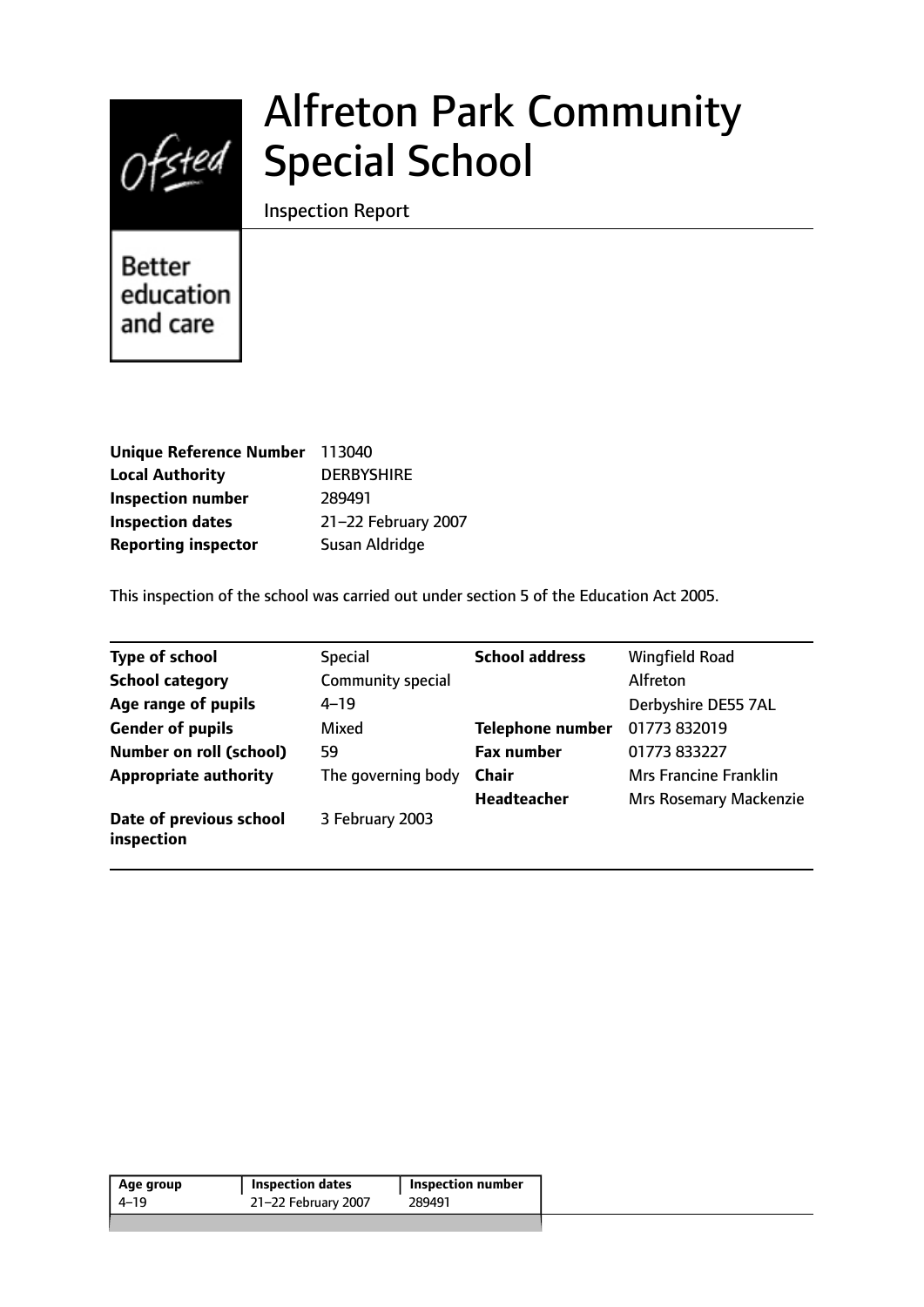© Crown copyright 2007

Website: www.ofsted.gov.uk

This document may be reproduced in whole or in part for non-commercial educational purposes, provided that the information quoted is reproduced without adaptation and the source and date of publication are stated.

Further copies of this report are obtainable from the school. Under the Education Act 2005, the school must provide a copy of this report free of charge to certain categories of people. A charge not exceeding the full cost of reproduction may be made for any other copies supplied.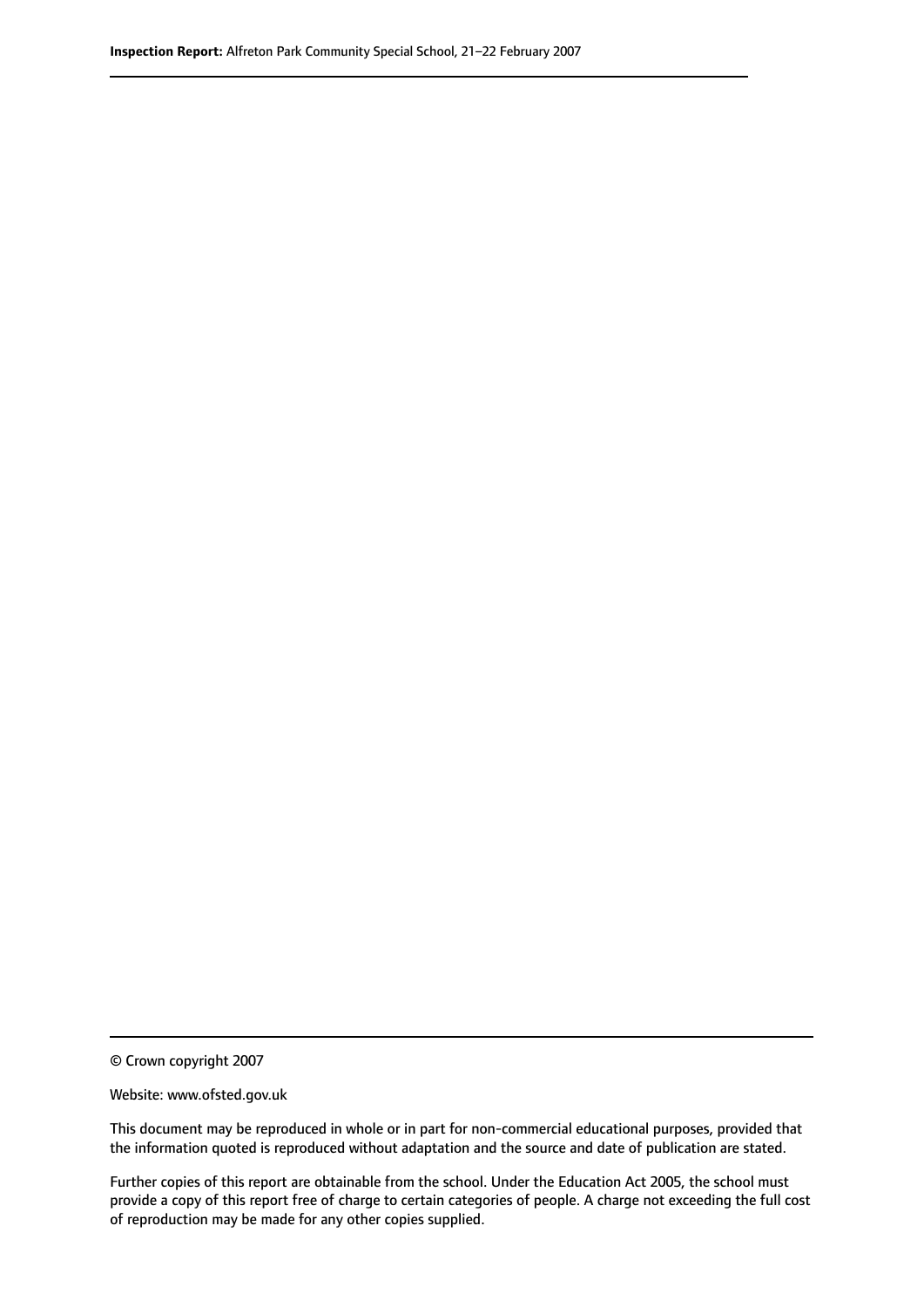# **Introduction**

The inspection was carried out by two Additional Inspectors.

## **Description of the school**

The school caters mainly for pupils with severe and complex learning difficulties, with some challenging behaviour. Nearly half have autism and a small numbers have physical difficulties. All pupils have statements of special educational need. Almost all are White British. Very few pupils are in public care. Pupils come from a range of socio-economic backgrounds; an above average proportion is eligible for free school meals. The school's work in promoting healthy eating has been recognised through the Health Promoting Schools Award. It has submitted an application to be a specialist school. It is subject to reorganisation although the nature of this has not yet been decided.

## **Key for inspection grades**

| Grade 1 | Outstanding  |
|---------|--------------|
| Grade 2 | Good         |
| Grade 3 | Satisfactory |
| Grade 4 | Inadequate   |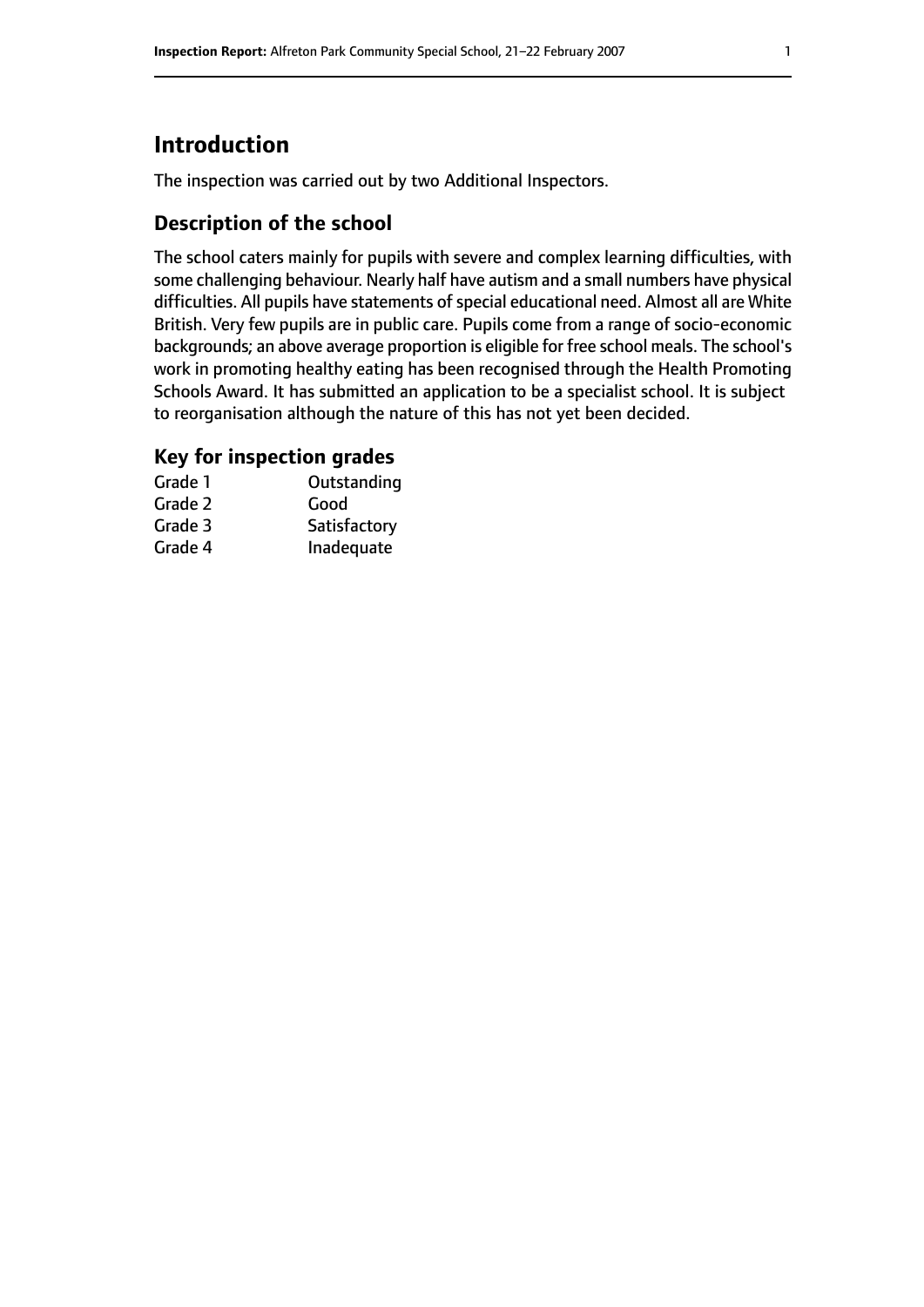# **Overall effectiveness of the school**

#### **Grade: 2**

This is a good school, which is how it sees itself. Good leadership and management lie at the heart of its success. It provides good value for money. Good self evaluation correctly identifies the school's strengths and areas for development. The headteacher and staff are strongly committed to continuous improvement and teamwork is well developed. A positive climate, in which relationships are excellent, and pupils and staff learn together, supports development well. Despite a lack of clarity about the school's future role, staff morale is high and the headteacher has been proactive in planning for possible options.

Although standards are below those expected for pupils of a similar age, this is because of the considerable learning difficulties and disabilities that pupils have. From the time they start at the school pupils make good progress and achieve well because they are well taught, have a rich variety of enjoyable learning experiences and are well supported. The school can demonstrate clearly the progress that individual pupils make in each subject, because they have collected assessment information for several years. However, staff do not routinely collect quantitative information showing how successful pupils are in achieving the targets on their individual education plans, both academic and personal. This is a missed opportunity to demonstrate success.

Pupils' personal development is also good. Because they are taught well about relationships, healthy lifestyles and personal safety, pupils get on well with one another, are polite and welcoming to visitors, make healthy choices and know how to keep safe. They also contribute enthusiastically to the school and wider communities, and develop well the knowledge and skills that will help them to become responsible citizens.

There is outstanding practice in working productively in partnership with parents and a wide range of professionals so that pupils have the support and help that they need. Excellent pastoral care creates a very strong sense of well-being amongst pupils, who feel safe and secure in school, and thoroughly enjoy all aspects of school life. It also leads to high parental satisfaction with the school.

There has been significant improvement since the last inspection and the capacity to improve further is very secure. The curriculum is much broader now and is good. Much has been done to improve the internal and external quality of the building and the grounds. However, accommodation is not suitable for secondary aged pupils, and the cost of development is too great for the school to fund from its own budget, which has not kept pace with the changes in pupils population in recent years. There are no specialist areas for teaching science or design and technology; as a result teachers are limited in what they can safely provide. The hall floor is on two levels, making it unsuitable for secondary physical education (PE). There are no changing rooms or showers. Staff make the best use of the accommodation to provide a stimulating environment and use external facilities where this is possible. The school is actively seeking alternative sources of funding to finance improvements too.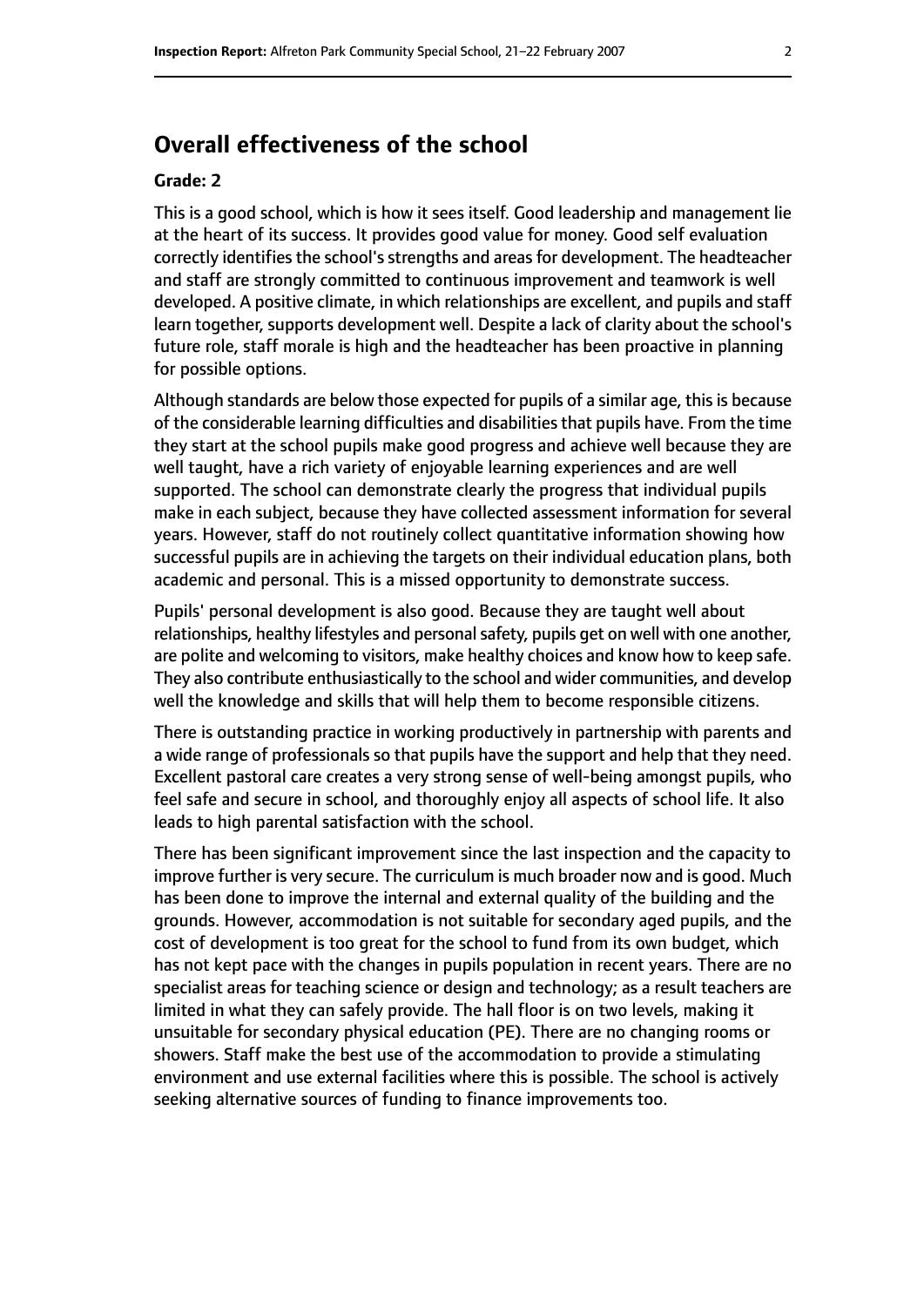#### **What the school should do to improve further**

- Liaise with the local education authority to improve the accommodation and remedy the weaknesses identified in this report.
- Make more effective use of the wealth of assessment information that the school has to demonstrate the progress that pupils make in their academic and personal development.

## **Achievement and standards**

#### **Grade: 2**

Although standards in the school are well below average, this is because of the nature and severity of pupils' learning difficulties. Boys and girls of all ages make good progress whatever their starting points and learning difficulties. This is because they are taught well and given good levels of support. The school has collected assessment information for several years, and this demonstrates well the progress that pupils make in their time at school. However, whilst pupils' individual targets are carefully monitored and qualitatively evaluated to ensure that they are challenging, information is not systematically collected to show the proportion of targets achieved. Pupils' progress has improved since the last inspection, as underlying weaknesses in the curriculum have been dealt with. The school has also introduced a range of accredited courses and older pupils now leave with a good range of unit awards that recognise their achievements in literacy, numeracy, information and communication technology, social and independence skills. Last summer five pupils achieved 58 unit awards between them.

#### **Personal development and well-being**

#### **Grade: 2**

Personal development and well being are good. Excellent relationships between pupils and staff ensure that pupils trust and respect adults in the school and will readily go to a chosen individual if they are troubled or need support. Pupils express confidence that any difficulties, such as unkindness by others, will be dealt with speedily and effectively. This positive atmosphere also ensures that behaviour is good. Pupils have good attitudes to learning and hugely enjoy their time in school. As a consequence attendance is good. Pupils' spiritual, moral, social and cultural development is good because these elements are covered well in lessons, through visits into the community and in the wider life of the school. Social skills and moral understanding are very well developed and pupils have a strong sense of fairness and justice. Unfortunately, pupils no longer have opportunities to socialise with mainstream peers, because of budget reductions. The work of the representatives on the school council is impressive and makes a strong contribution to the life and ethos of the school. Cultural and spiritual sensitivity are well developed through the many art and drama activities, as well as visits to places of worship. Pupils know the importance of healthy eating and the value of regular exercise.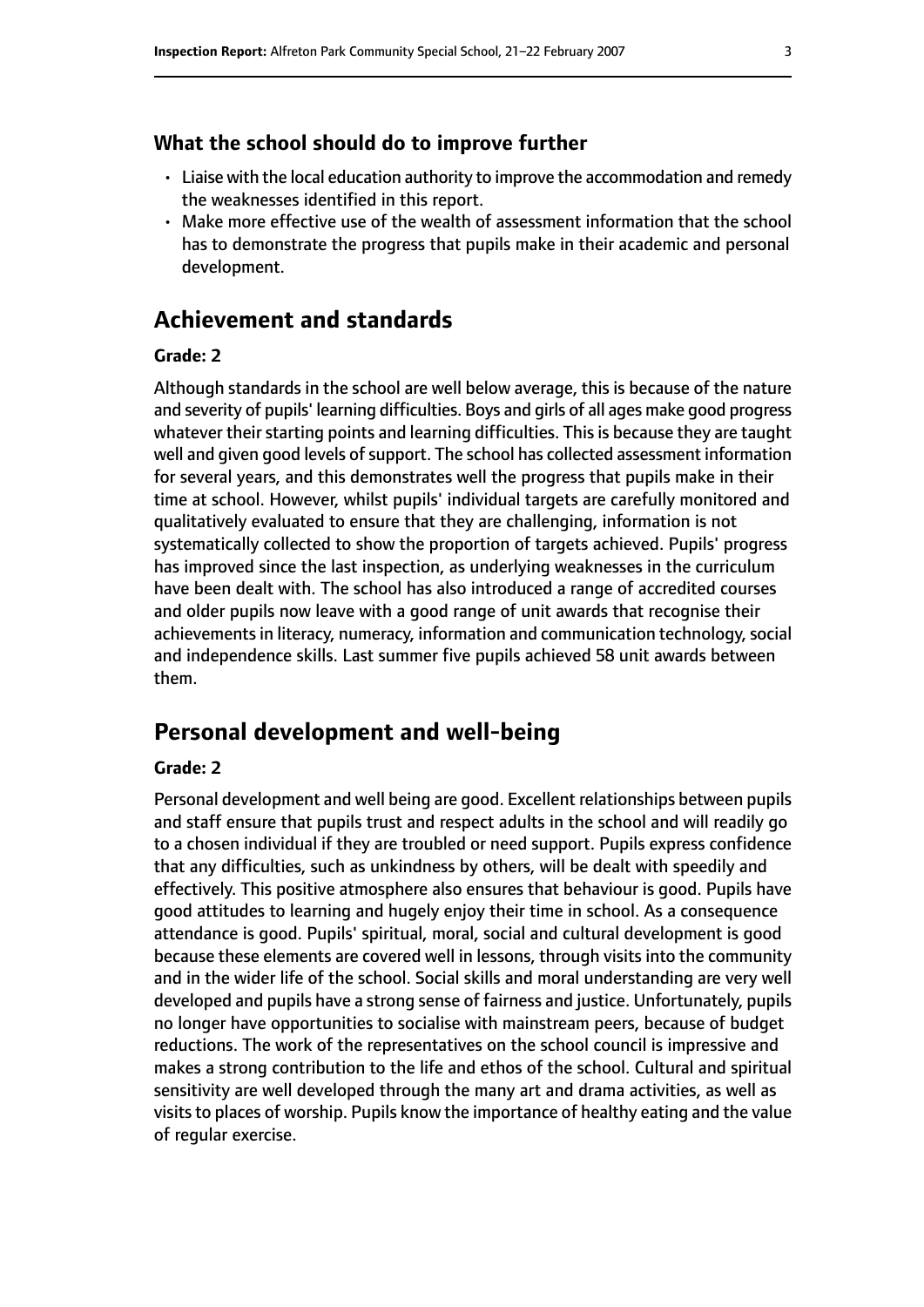# **Quality of provision**

#### **Teaching and learning**

#### **Grade: 2**

Teaching and learning are good across the school. Teachers and teaching assistants are well supported in improving their skills through team teaching, monitoring, target setting and coaching. Members of the leadership team provide good role models.

Teachers and their assistants work in an effective partnership to support pupils' learning. Because staffing levels are good, and staff are skilled in the management of behaviour, pupils are well engaged during lessons and participate well in activities provided. Most planning is good, with tasksthat provide the right amount of challenge. Occasionally, tasks are too easy or difficult for a small number of pupils. Visits and role-play are used successfully to make learning meaningful and enjoyable. Good relationships and regular giving of praise help to keep pupils' motivation high. Teaching encourages pupils' personal development well, such as through sharing and co-operative tasks. Appealing resources and enjoyable activities are used and these encourage involvement and interest. Teachers have a good range of strategies for meeting pupils' individual learning needs, such as the use of signing, symbols and visual timetables. As a result, all make equally good progress in most lessons.

#### **Curriculum and other activities**

#### **Grade: 2**

The good curriculum offers a rich diet of activities to support learning. It is well planned to be relevant to pupils' individual needs and builds successfully on prior learning, starting well in the Foundation Stage. The full range of subjects is provided, often through imaginative themed activities, such as the arts week. Visiting artists and performers make a valuable contribution to these. Higher up the school the inadequate accommodation limits the range of experiences that can be provided; for example, science, physical education and design and technology. Good progress has been made since the last inspection in developing accreditation for older pupils, providing vocational study opportunities in local college settings and arranging helpful work experience placements. This combination of activities builds well on the effective teaching of basic skills across the school to develop older pupils' workplace skills and prepare leavers well for the next stage of their life. Good use is made of the wider community to enhance subjects studied in school. The curriculum is most effective in promoting pupils' personal and social development and self-esteem. Outstanding enrichment activities, such as lunchtime and after school clubs, outdoor activities such as sailing and fishing and residential education, including trips to France, widen pupils' experiences and add greatly to their enjoyment.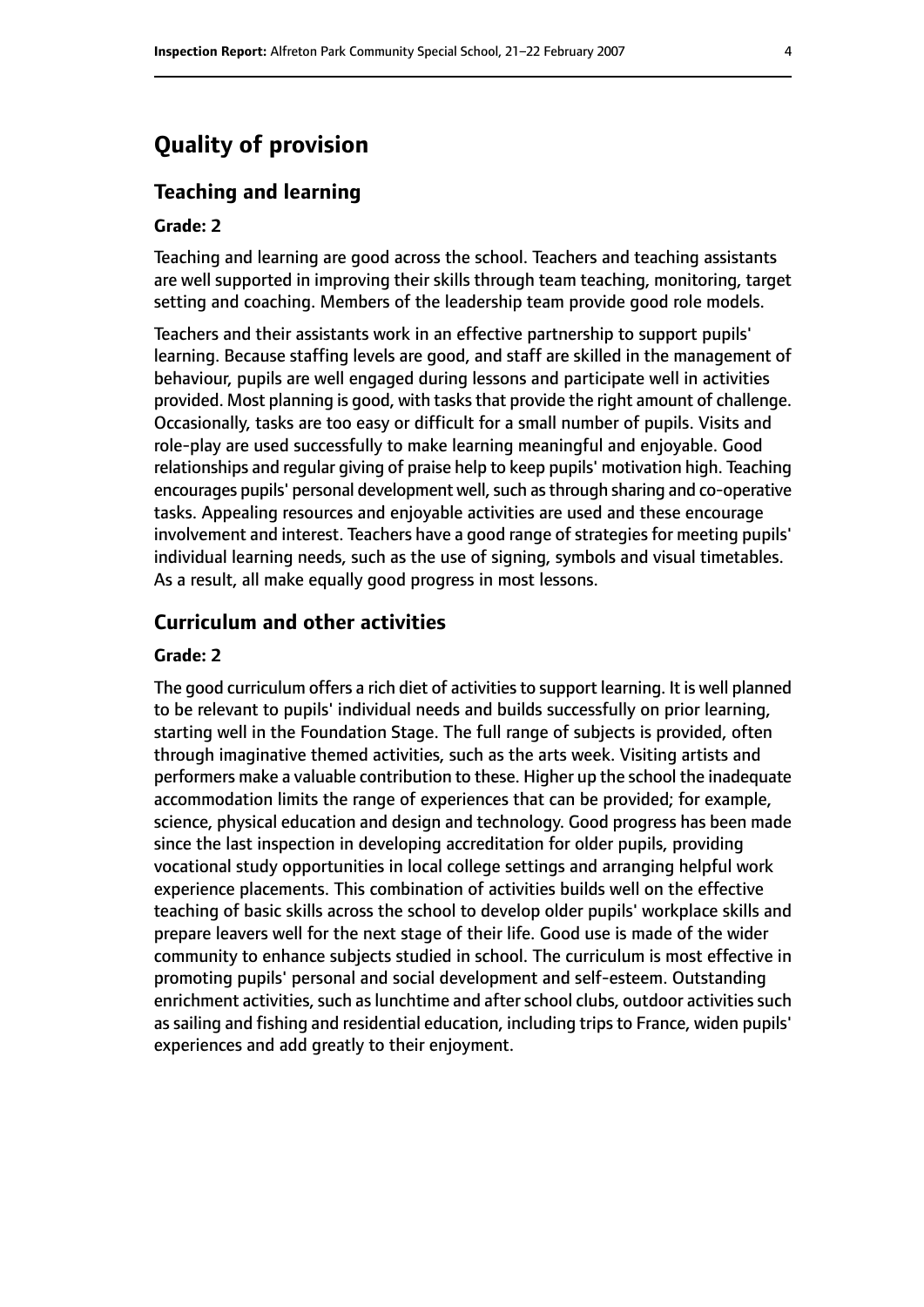#### **Care, guidance and support**

#### **Grade: 2**

Care, guidance and support are good, helping pupilsto thrive and achieve well. Parents particularly appreciate the excellent pastoral care, which is supported by regular dialogue between school and home and excellent partnership with parents. They also value the high quality collaboration with a wide range of agencies and professionals, all of which benefits their children. Procedures for ensuring pupils' safety are robust and effective. Current government requirements are met. However, the lack of changing rooms and showers restricts older pupils' privacy as well as maintenance of their personal hygiene.

Statutory requirements that relate to statements of special educational need are met well. However, not all individual education plans are of equally good quality; occasionally targets are not measurable or there are no success criteria, making it difficult to evaluate progress. The school's strong approach to celebrating success, good effort, behaviour and attendance operate well; they provide clear guidelines of acceptability and are highly motivating to pupils.

## **Leadership and management**

#### **Grade: 2**

Leadership and management are good. The headteacher has a clear vision for the school that is shared with staff and governors. A particular strength is in the support and training provided for staff who continually develop their skills as teachers and managers. All staff with leadership responsibilities discharge them well. For instance, subject leaders are fully involved in checking progress and provision in their subjects. Governors fulfil their statutory duties and are developing their roles as critical friends. They do ask questions, and make visits to school, but have limited involvement in direct monitoring and evaluation.

Considerable improvement has been made to the accommodation and grounds since the last inspection but the school does not have the capital necessary to fund the extent of improvement that is still needed to make the building fit for secondary pupils. Finances are well managed. Governors have had to make some difficult decisions about expenditure, and a sensible contingency is maintained despite budget cuts. The headteacher is proactive in seeking other sources of funding and the active 'friends' group is supportive too.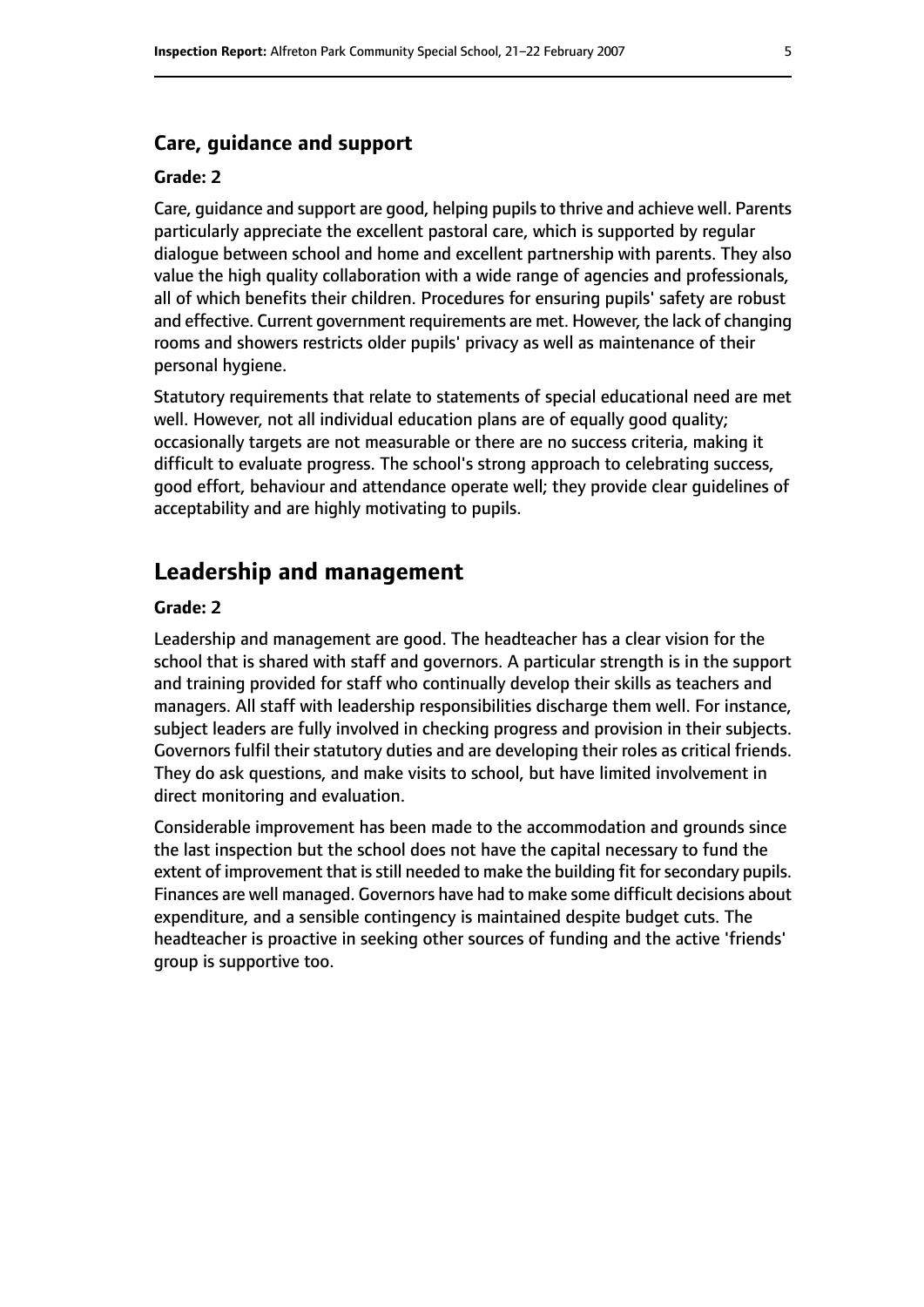**Any complaints about the inspection or the report should be made following the procedures set out inthe guidance 'Complaints about school inspection', whichis available from Ofsted's website: www.ofsted.gov.uk.**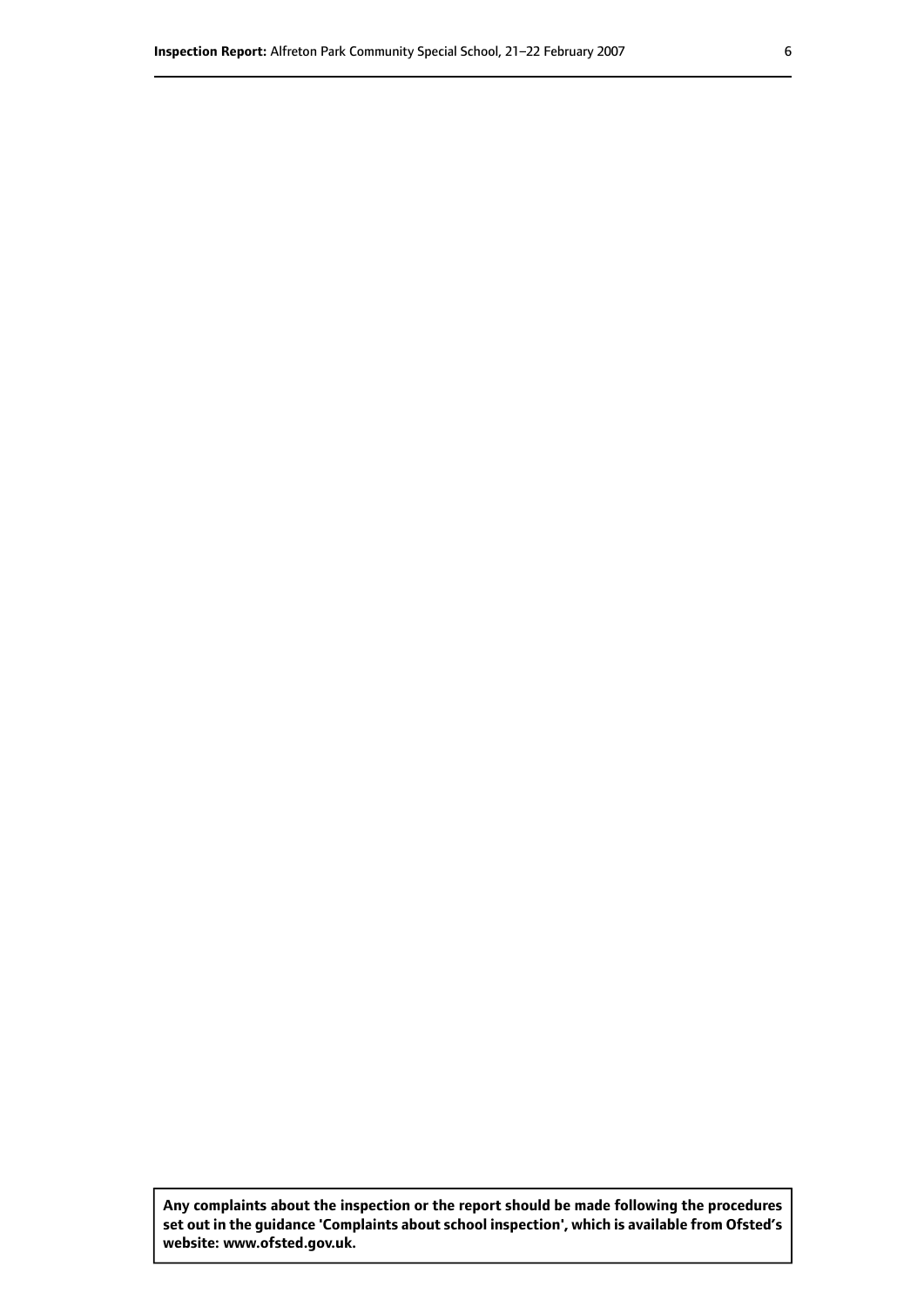# **Inspection judgements**

| Key to judgements: grade 1 is outstanding, grade 2 good, grade 3 satisfactory, and grade 4 | School         |
|--------------------------------------------------------------------------------------------|----------------|
| inadeauate                                                                                 | <b>Overall</b> |

# **Overall effectiveness**

| How effective, efficient and inclusive is the provision of education, integrated<br>care and any extended services in meeting the needs of learners? |     |
|------------------------------------------------------------------------------------------------------------------------------------------------------|-----|
| How well does the school work in partnership with others to promote learners'<br>well-being?                                                         |     |
| The quality and standards in the Foundation Stage                                                                                                    |     |
| The effectiveness of the school's self-evaluation                                                                                                    |     |
| The capacity to make any necessary improvements                                                                                                      |     |
| Effective steps have been taken to promote improvement since the last<br>inspection                                                                  | Yes |

# **Achievement and standards**

| How well do learners achieve?                                                                               |  |
|-------------------------------------------------------------------------------------------------------------|--|
| The standards <sup>1</sup> reached by learners                                                              |  |
| How well learners make progress, taking account of any significant variations between<br>groups of learners |  |
| How well learners with learning difficulties and disabilities make progress                                 |  |

# **Personal development and well-being**

| How good is the overall personal development and well-being of the<br>learners?                                  |  |
|------------------------------------------------------------------------------------------------------------------|--|
| The extent of learners' spiritual, moral, social and cultural development                                        |  |
| The behaviour of learners                                                                                        |  |
| The attendance of learners                                                                                       |  |
| How well learners enjoy their education                                                                          |  |
| The extent to which learners adopt safe practices                                                                |  |
| The extent to which learners adopt healthy lifestyles                                                            |  |
| The extent to which learners make a positive contribution to the community                                       |  |
| How well learners develop workplace and other skills that will contribute to<br>their future economic well-being |  |

# **The quality of provision**

| How effective are teaching and learning in meeting the full range of the<br>  learners' needs?                      |  |
|---------------------------------------------------------------------------------------------------------------------|--|
| $\mid$ How well do the curriculum and other activities meet the range of needs<br>$\mid$ and interests of learners? |  |
| How well are learners cared for, guided and supported?                                                              |  |

 $^1$  Grade 1 - Exceptionally and consistently high; Grade 2 - Generally above average with none significantly below average; Grade 3 - Broadly average to below average; Grade 4 - Exceptionally low.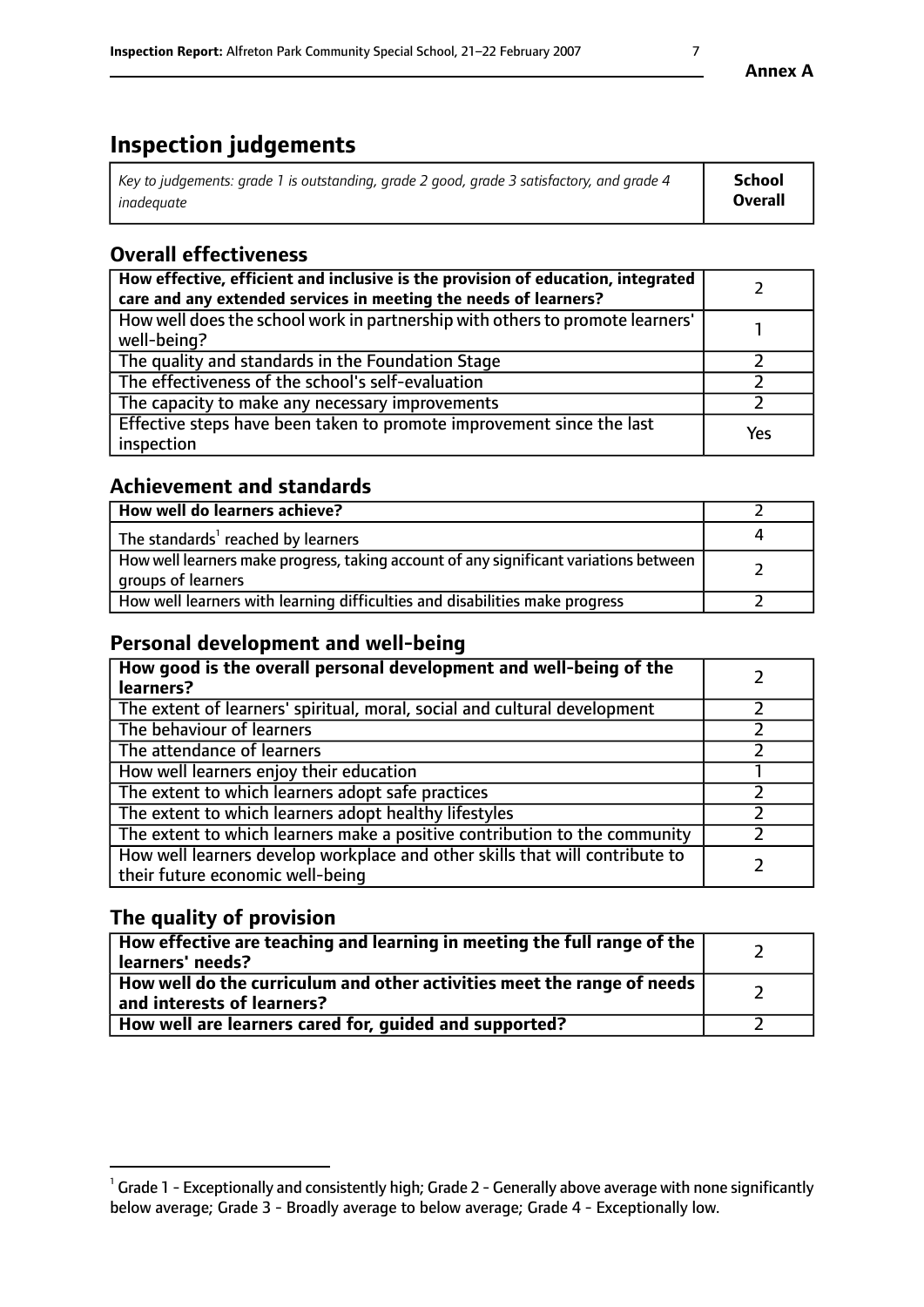# **Leadership and management**

| How effective are leadership and management in raising achievement<br>and supporting all learners?                                              |           |
|-------------------------------------------------------------------------------------------------------------------------------------------------|-----------|
| How effectively leaders and managers at all levels set clear direction leading<br>to improvement and promote high quality of care and education |           |
| How effectively performance is monitored, evaluated and improved to meet<br>challenging targets                                                 | 3         |
| How well equality of opportunity is promoted and discrimination tackled so<br>that all learners achieve as well as they can                     |           |
| How effectively and efficiently resources, including staff, are deployed to<br>achieve value for money                                          |           |
| The extent to which governors and other supervisory boards discharge their<br>responsibilities                                                  |           |
| Do procedures for safequarding learners meet current government<br>requirements?                                                                | Yes       |
| Does this school require special measures?                                                                                                      | No        |
| Does this school require a notice to improve?                                                                                                   | <b>No</b> |